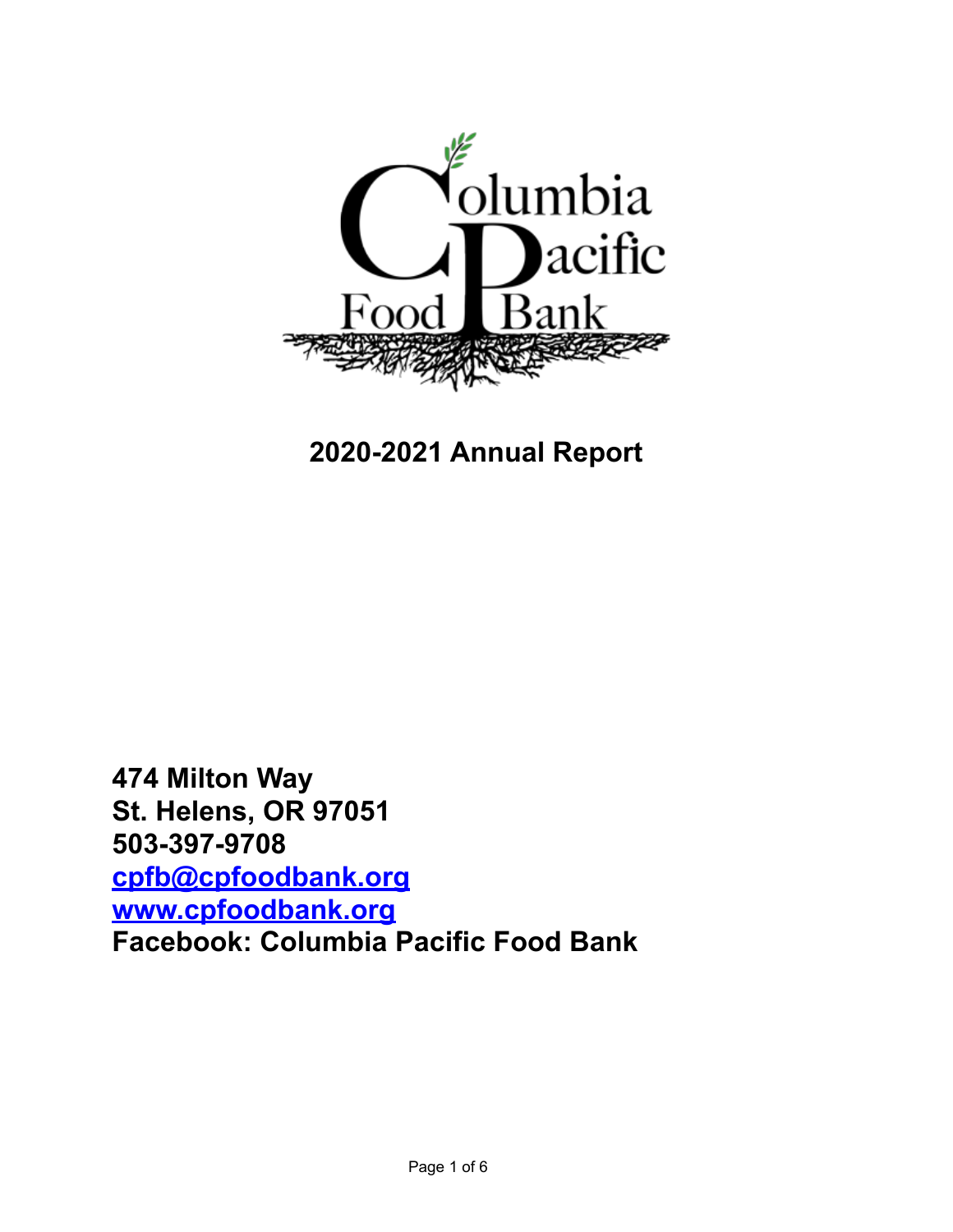#### **EXECUTIVE SUMMARY**

The Columbia Pacific Food Bank (CPFB) is a 501(c)3 nonprofit corporation that was formed in 1998. Prior to that time it was a subsidiary of the Community Action Team which chose to drop the program at that time. A group of local citizens banded together to form the nonprofit so that the services provided by the regional food bank could continue.

The primary purpose of CPFB is to distribute food throughout the county so that those in need have access to healthy food. The secondary purpose is to provide access to resources such as nutrition education, cooking classes and gardening classes. The third purpose is to provide advocacy centered on food issues related to hunger.

Columbia County has been lagging behind the country and state of Oregon in the economic recovery. One in five individuals in the county qualify for the programs that we currently offer or support. We anticipate the need actually increasing over the next several years due to decisions that have been made at the federal and state level and their impact at the local level.

CPFB distributes an average of 16.5 tons of food a week throughout the county to over 30 different distribution points. CPFB delivers to all distribution points on a rotating basis.

CPFB receives approximately 28% of its food for distribution from the Oregon Food Bank, 50% from USDA and 22% locally sourced through various donors.

All funds raised by CPFB stay in Columbia County. We believe in utilizing local businesses who support us to the greatest extent possible. Each dollar donated creates the equivalent of 3 meals.

### **MISSION, VISION, VALUES AND GOALS**

#### **Mission**

To provide access to healthy food and resources.

#### **Vision**

To end hunger in Columbia County.

#### **Values**

#### **Agencies**

- Hunger cannot be solved by any one group or agency acting alone. CPFB is committed to partnering with agencies to put an end to hunger.
- We value the important contributions and abilities of each agency in the CPFB network.
- Agencies can expect us to provide products and support to maximize the services they offer.
- We live up to our individual and organizational commitments.
- As colleagues, agencies can expect CPFB to respond promptly and work toward the resolution of problems. Agencies can expect us to work with and advocate on behalf of the entire network. We welcome agency input on all levels.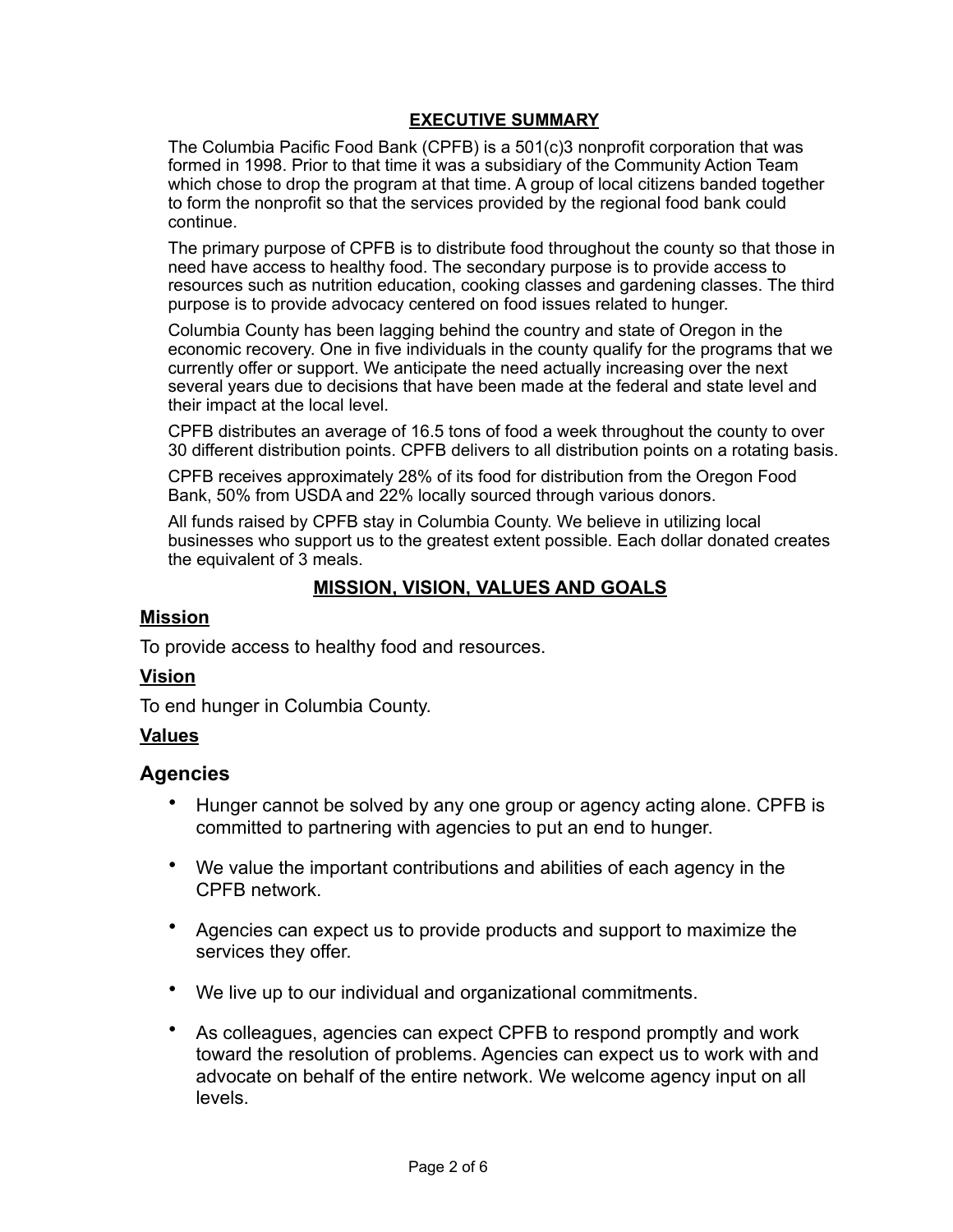- We take responsibility for our actions and stand behind the quality of our products, personnel and services.
- We equitably distribute all resources, monitor agencies fairly and according to policy, and are good stewards of funds, time, and trust.

## **Donors**

- We are committed to being good stewards of all donated resources.
- We develop mutually beneficial community partnerships to maximize resources for the fulfillment of our mission.
- We treat every donor with courtesy and respect.
- We inform, educate, and provide opportunities for donor participation in CPFB activities.
- We acknowledge, accurately record, and track all donations and protect donor confidentiality to the extent provided by law.
- We acknowledge and correct our mistakes promptly, submit to a regular, independent audit, and maintain an open-book policy.
- We maintain a well-trained, efficient staff, committed to the prudent and appropriate use of all donated resources.

# **People We Serve**

- The people we serve are vital partners in fulfilling the mission of CPFB, and we invite input and participation from them at all levels.
- We recognize that hunger is not a choice, but is a solvable problem.
- We listen respectfully, view people as individuals, honor their privacy, and offer services in an equitable and approachable manner.
- We respond promptly, accurately, and respectfully.
- We work, speak, and advocate with, and on behalf of, the people we serve.
- All resources are offered in a nonjudgmental manner.
- CPFB is committed to supporting the dignity of the people we serve.

## **Staff**

• We believe in the importance of our mission and that only a united and committed work force can fulfill that mission. We value and acknowledge the contributions and abilities of all staff members.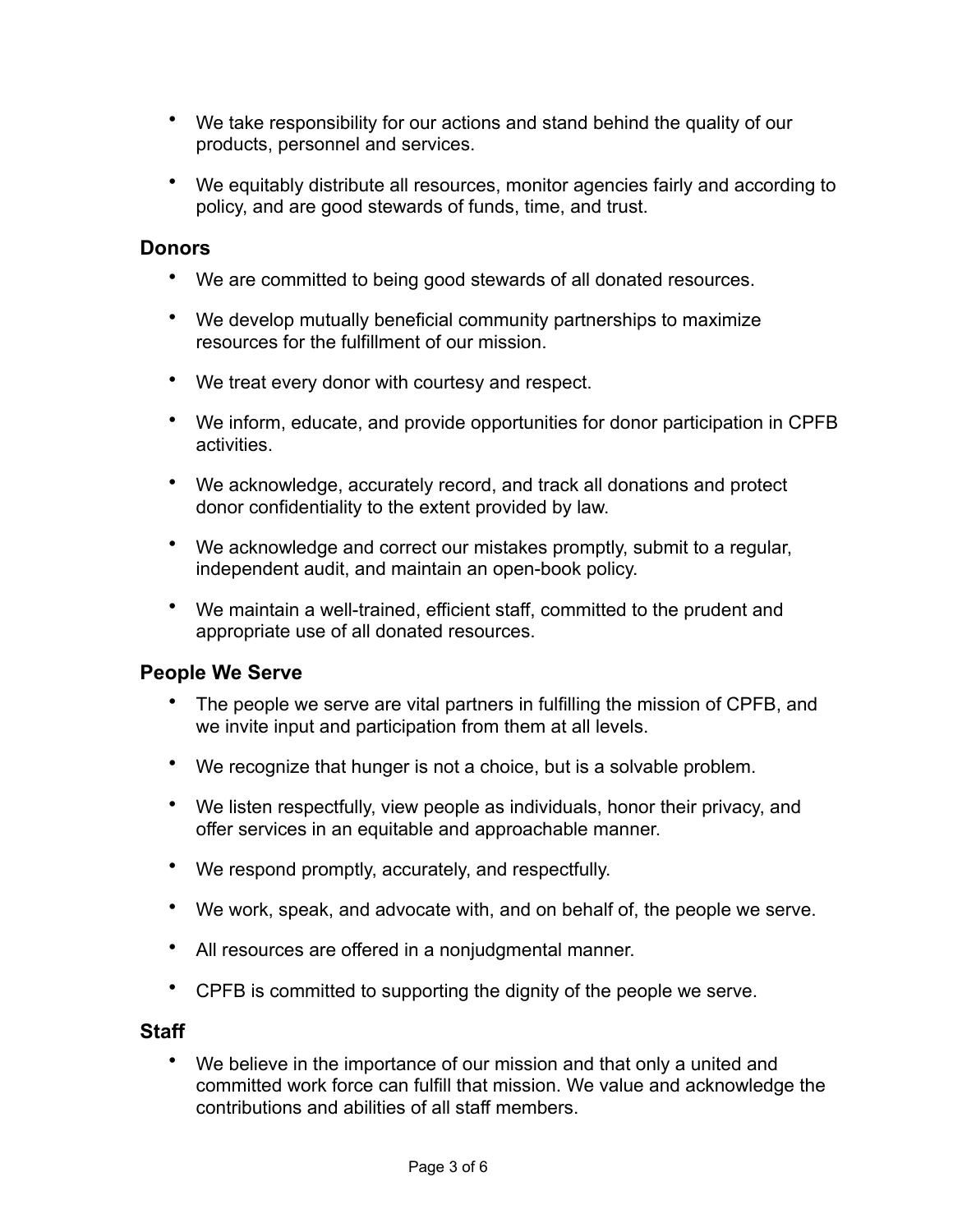- We take responsibility for our actions and stand behind the quality of our work.
- We treat one another with respect, courtesy and fairness.
- We actively support the continued development of a diverse work force. We ensure a respectful, inclusive, and flexible work environment.
- We honor and learn from different opinions, cultural backgrounds, and lifestyles.
- As resources permit, we seek to provide opportunities for employees to learn and grow personally and professionally.
- We maintain an environment of creativity and innovation in the pursuit of excellence.

## **Volunteers**

- We recognize that as a community-based organization, CPFB depends on volunteers as vital links to the community at large. We encourage people to volunteer and respect the contributions of all volunteers.
- We recognize that we are governed by a volunteer board of directors and appreciate their contribution.
- We actively involve volunteers throughout the organization.
- We acknowledge that volunteers come to us for different reasons and experiences, and we strive to discover the best fit between each volunteer and the jobs available.
- We are committed to efficient use of volunteer time and skills.
- We honor and appreciate the contributions of all volunteers.

## **PROGRAMS and SERVICES**

CPFB is the regional distribution center for Columbia County and operates the following services:

- 1. Onsite Barbara Bullis Memorial Food Pantry.
- 2. Funds the Mobile Pantry Distribution on a monthly basis in Mist-Birkenfeld.
- 3. Funds the monthly Brown Bag program at Grace Baptist Church in St. Helens including their weekly homeless lunch program.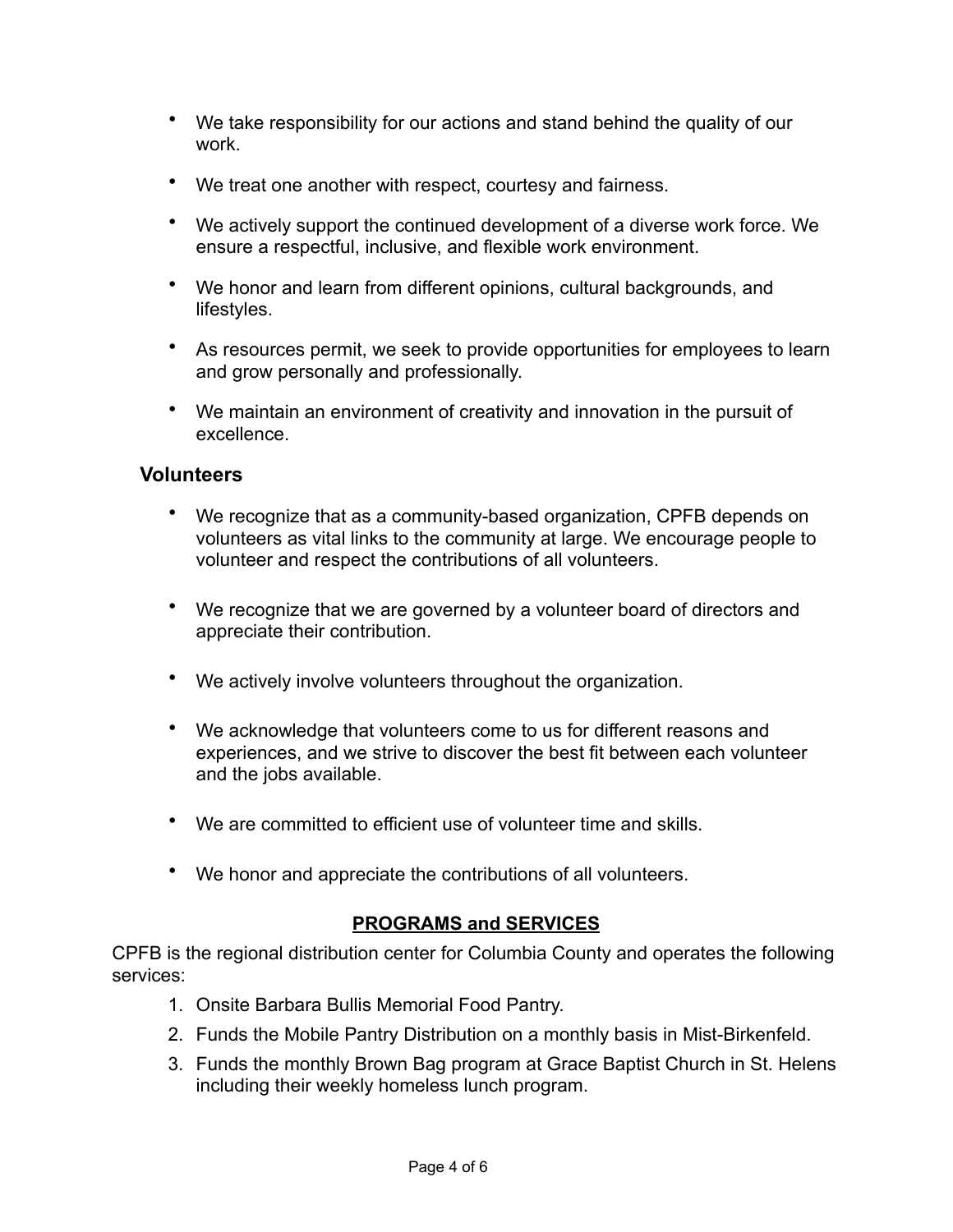4. Provides funding for the St. Helens Community Garden

Works with the following partner agencies on food distribution/education:

- 1. St. Vincent DePaul food pantry (Scappoose)
- 2. Scappoose Foursquare Church Food Pantry
- 3. Scappoose Backpack Program
- 4. SAFE (Domestic Violence Shelter)
- 5. St. Helens Senior Center
- 6. St. Helens Backpack Program
- 7. Community Meals (St. Helens)
- 8. HOPE food pantry (Rainier includes their backpack program.)
- 9. Rainier Senior Center
- 10.Turning Point food pantry (Clatskanie)
- 11. Clatskanie Senior Center
- 12.Vernonia Cares food pantry
- 13.Vernonia Senior Center

CPFB works with the following fresh produce distribution points:

- 1. St. Helens/Scappoose Head Start
- 2. Clatskanie/Rainier Head Start
- 3. Vernonia Head Start
- 4. DHS Office of Self Sufficiency
- 5. DHS Office of Aging and People with Disabilities
- 6. Columbia Cares
- 7. Vernonia School Summer Meal Program
- 8. St. Helens School Summer Meal Program
- 9. Rainier School Summer Meal Program
- 10.Clatskanie School Summer Meal Program
- 11. Medicine Wheel Recovery (St. Helens)
- 12.Scappoose Library

CPFB provides nutrition and gardening education in cooperation with:

- 1. OSU Extension Office (65 classes)
- 2. Master Gardeners (30 classes)

Our distribution points served a total of 8,000 unduplicated individuals in the county coming close to the 1 in 5 who are eligible. The amount of food distributed equaled 1,000,000 meals.